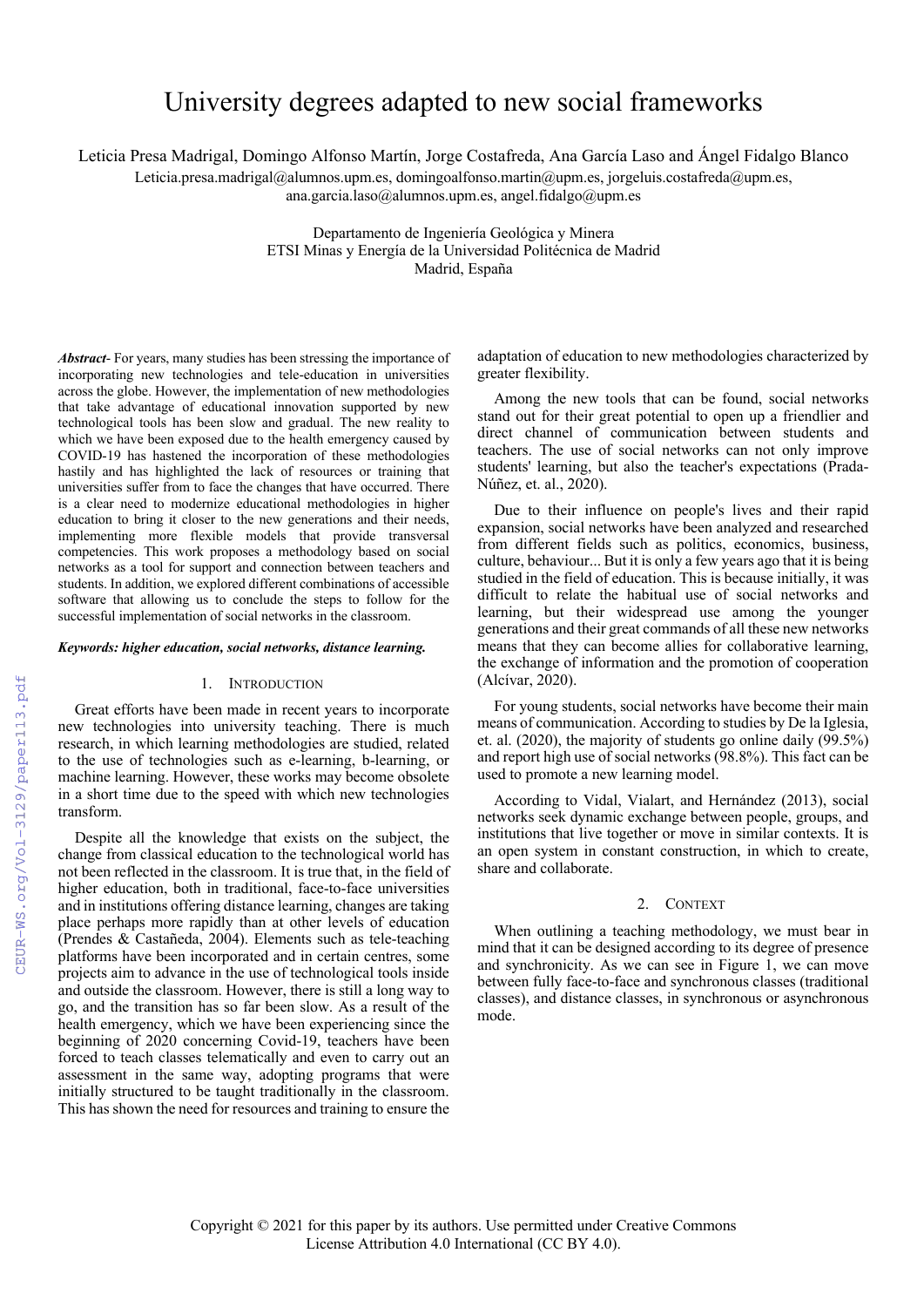

*Figure 1:* Factors influencing the mode of education

We obtain greater flexibility to take these four factors in our planning because it allows us to include different education modalities within our programming.

There is no doubt that face-to-face teaching has certain advantages over distance learning, whether synchronous or asynchronous. Communication is more effective when teaching face-to-face. Not only our voice is involved, but also our gestures, intonation, eye contact... without forgetting that, as we can see our students, their gestures, their attitude, etc., we have clues that help us perceive their interest and attention. Therefore, when we teach in front of the camera we must highlight all the characteristics that make our communication effective, emphasize our intonation, our posture, our gestures, adapting them to the camera and its frame. This communication, in turn, must be bilateral and the students must have the equipment that allows them to participate in the explanation.

The main advantage we have when using distance learning allows us to teach the class without the need to be in the location as the students. But if we opt for the asynchronous modality will provide the opportunity to adapt the timetable and also allows students to have the content at their disposal at any time.

The aim is to make education more flexible and give higher education students greater independence, involving them in their learning process with methodologies that will explain later on.

Until now, Spanish universities have generally offered two types of education: face-to-face and distance learning. Most Spanish universities offered face-to-face classes, leaving distance learning to specific centres such as UNED, UDIMA, UNIR, etc. With the improvement of epidemiological data in the 2020/2021 academic year, traditionally face-to-face universities have been alternating with blended learning models, with different nuances in each centre or each situation. But in most cases, this modality involved traditional recorded classes and face-to-face exams.

When we talk about digitizing teaching, it is not using the same traditional methodologies through electronic devices. Educational programs must be rethought from their inception to their evaluation in a way that provides flexibility and allows them to adapt to uncertain situations.

Several studies point out that there are many reasons why the introduction of new technologies is not taking place at the desired pace. We could highlight among them: lack of knowledge and inadequate training, attitudes of rejection towards their introduction in teaching, logistical obstacles (knowledge of the material available, suitability of the materials for the class, etc.), economic limitations, extra effort and time that teachers have to invest in preparing educational practice when using these resources (Rodríguez, 2010).

To avoid this, first, it is needed to prepare teachers in technical skills and distance pedagogy. Because no matter how well they handle a particular software or computer program, they must know how this system is capable of improving the student's experience, providing resources that are useful for both teachers and students.

Once teachers are familiar with distance pedagogy, the use of social networks circumvents many of the drawbacks mentioned above, as their use is free of charge and widespread throughout society to a greater or lesser extent. Currently, the majority of the population is capable of creating content on the networks and it is this knowledge that we want to take advantage of in the educational field.

The model we propose for flexible and accessible education is a mixed model that takes advantage of the great benefits of traditional teaching with the advantages of distance learning and the use of technologies, in particular the use of social networks in university education.

It is a question of taking advantage of the resources we have at our disposal to solve existing problems and unifying both systems, face-to-face and distance learning, in this mixed system, which allows us to adapt and at the same time provides us with the advantages of each one of them, making up for the weaknesses of the other.

# 3. CONTEXT

With proper guidance and planning, social networks can become a tool that enables collaborative learning and involves information exchange spaces to foster cooperation, research, and the development of skills such as analysis, reasoning, synthesis, critical capacity, decision-making, among others, so that students can generate their knowledge (Islas and Carranza, 2011). Incorporating social networks in the learning process favours the publication of information, autonomous learning, teamwork, communication, feedback, access to other related networks, and contact with other experts, among other elements. All this, while at the same time there is the direct interaction between student-teacher and student-student; which facilitates constructivist learning and collaborative learning (Valenzuela, 2013).

By introducing social networks in university education, the acquisition of the transversal competencies shown in Figure 2 can be enhanced.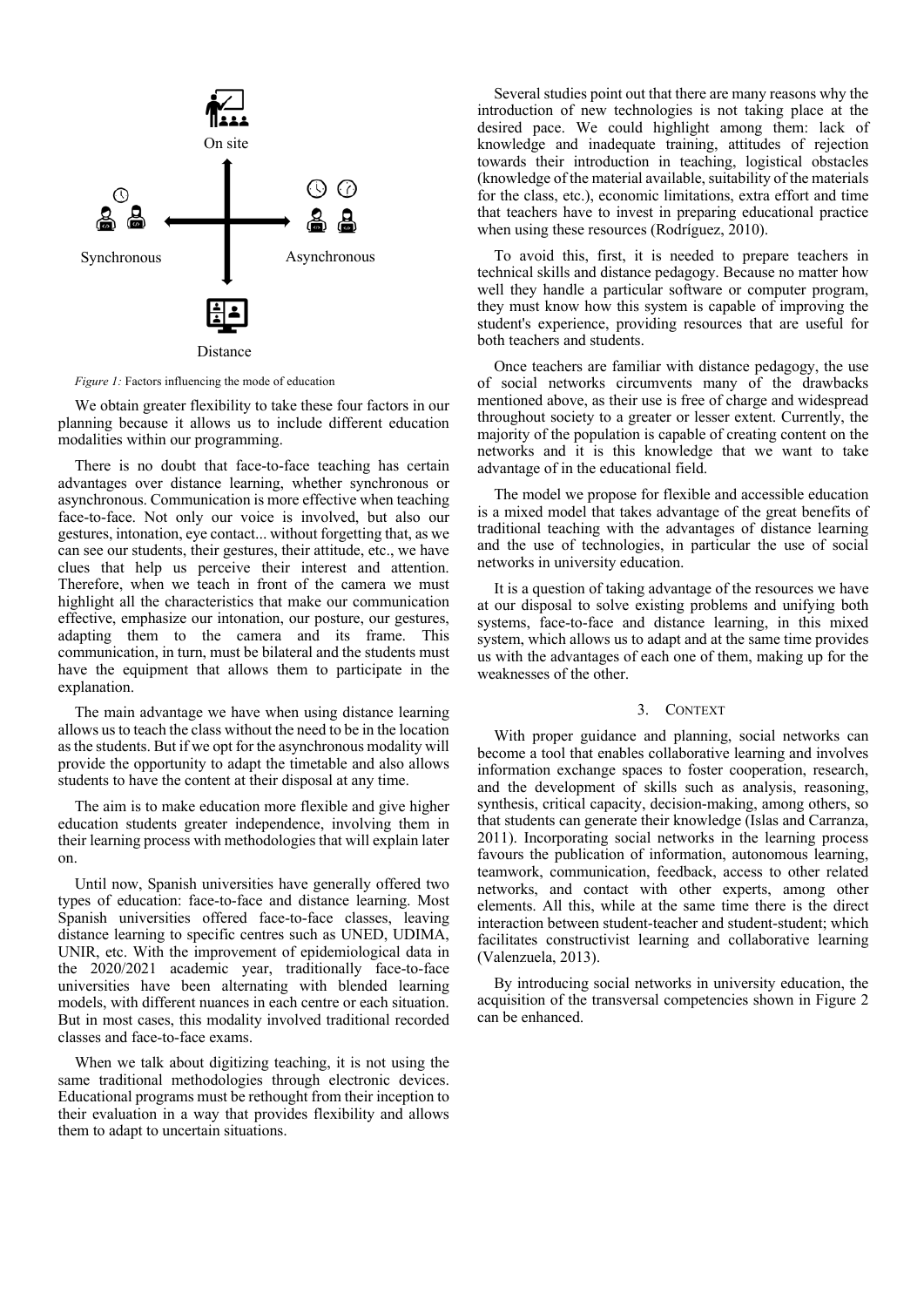

*Figure 2:* Competences acquired through the use of social media in education.

The tools currently used in universities, such as Moodle, are very useful tools that allow us to carry out many of the tasks required to implement a blended model. Figure 3 shows the functionalities provided by this tool.



*Figura 3:* Herramientas que ofrece la plataforma de tele-enseñanza Moodle

In addition to these functionalities, the platform allows us to upload files, make folders and organize content by subject. It is a fairly complete tool, however; it does not provide all the functionalities that may be considered necessary and is an unknown environment for students who are more familiar with other digital platforms.

The main digital tools that have been selected for possible application in education are described below:

1. Video calling tools. They have been one of the most widely used resources during the pandemic. They allow a direct and synchronous communication channel to be established between teachers and students, enabling distance classes to be taught in real-time.

Zoom. This is a videoconferencing service in the cloud. It is free to use, does not need to be downloaded, and allows sessions to be recorded.

- Microsoft Teams. This is the centre of teamwork in Microsoft 365. It allows instant messaging, audio and video calls, and online meetings.

- Skype. Allows individual and group video and voice calls, instant messaging, and file sharing.

- Blackboard Collaborate. It is a real-time video conferencing tool that allows you to add files, share applications, and use a virtual whiteboard to interact.

2. Social networking. Allow you to create a virtual meeting point where students are used to interacting. Traditionally, these networks are conceived as platforms on which to establish social relationships, but increasingly work and research groups are being incorporated within these areas. There are different social networks with their special characteristics, so the type of activity to be carried out must be adapted depending on the social network used.

- Facebook. This is a web 2.0 platform on which a workgroup can be created to share material, generate debates and even upload videos with didactic content or make live broadcasts. It allows us to monitor students' activity with the subject in an environment that is familiar to them.

- Twitter. This is an ideal environment in which to generate debates and share information. It allows us to generate threads with the different topics dealt with in class in which students can express their opinions or doubts in a brief and summarized way. Advantage integrated social networks, a disadvantage from the point of view of the teacher and the student.

- Tiktok. It is one of the social networks that has grown the most in the last year. It allows the uploading of short videos (3 minutes).

- YouTube. This is the most widely used video platform. It allows us to upload videos of any length, which provides us with a platform on which to upload asynchronous teaching material. It also incorporates the option to activate subtitles, which could help learners with specific hearing needs.

To evaluate the possible application of social networks in our university, we have carried out the programming of the subject of Geology, incorporating the use of social networks in the different activities carried out in this subject. To subsequently evaluate the advantages observed.

The main activities currently carried out in the subject are described below:

- 1. Theoretical-practical classes
- 2. Laboratory and field sessions and evaluation.
- 3. Self-assessment with Moodle theoretical-practical questionnaires.
- 4. Lecture and laboratory preparation and review

## 4. RESULTS

To analyze the benefits or disadvantages of social networks concerning the current methodology used at our university, a comparison will be made between the Moodle platform, which is currently used in the Geology course, and the different social networks studied in this work. Table 1 shows the comparison drawn up for the different activities described in the previous section, marking whether it is possible to carry out this activity with any of the tools available to us.

## **Table 1**

*Functions offered by the digital tools studied* 

|                | <b>Activity</b> |   |  |  |
|----------------|-----------------|---|--|--|
|                |                 | 2 |  |  |
| Moodle         |                 |   |  |  |
| Facebook       |                 |   |  |  |
| <b>Twitter</b> |                 |   |  |  |
| <b>TikTok</b>  |                 |   |  |  |
| YouTube        |                 |   |  |  |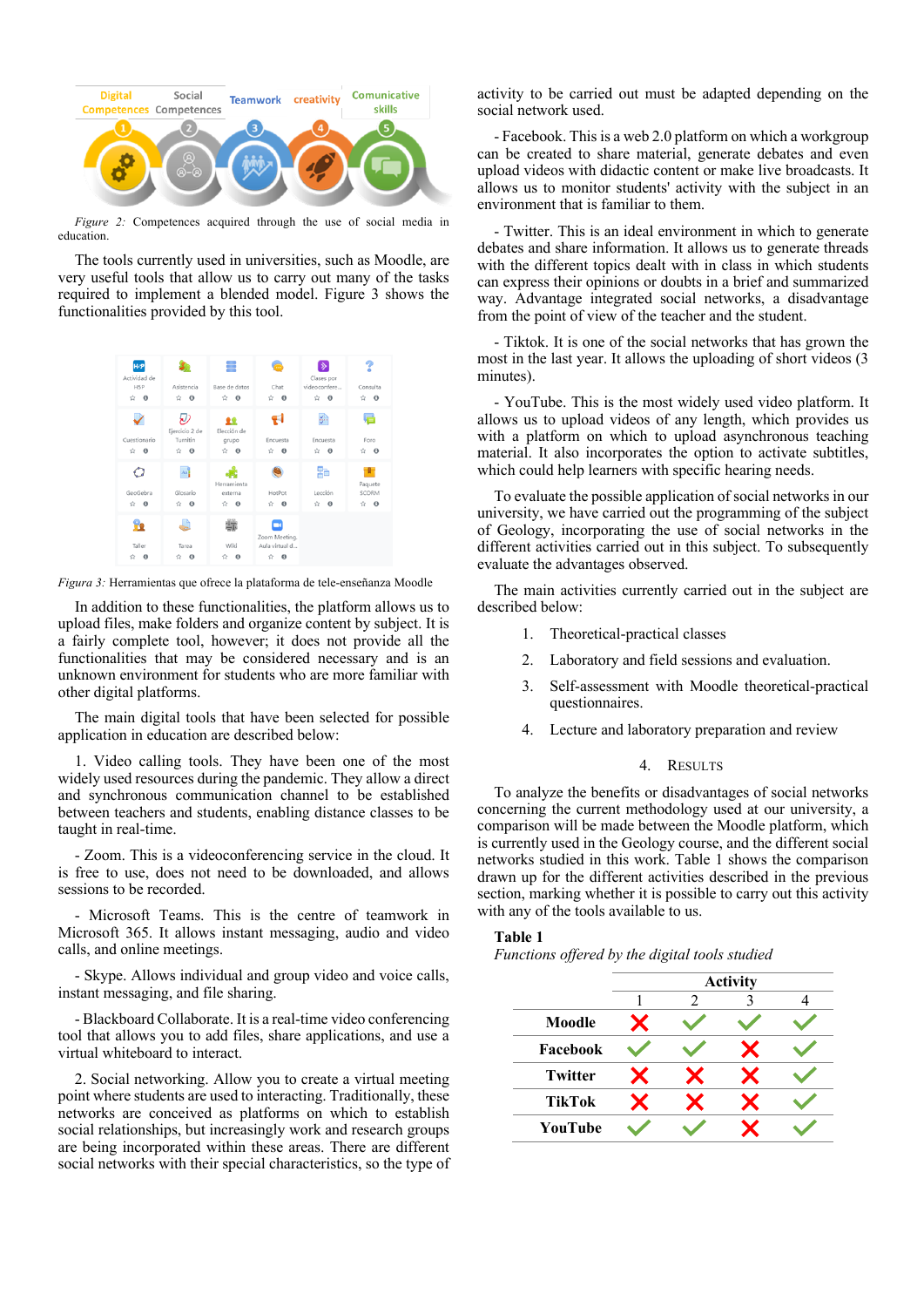As we can see in the table above, Moodle covers the majority of the activities proposed. Now we are going to study if there are any advantages

**1. Theoretical and practical classes.** The Moodle platform does not allow distance classes, whereas synchronous classes (Facebook Live) can be carried out through Facebook. Another option is to upload recorded sessions to YouTube, which will allow students to access the content at any time.

**2. Laboratory and field sessions and evaluation.** The laboratory and field sessions must be given in person. As we have already explained, the aim is not to eliminate face-to-face sessions, but rather to combine both modalities. However, the assessment, which up to now is assessed employing the students' preparation of a handwritten notebook, in which images must be attached, can be replaced, as can be seen in table 1, by all the tools studied except Twitter, as the number of characters is limited, and TikTok, as the length of its videos is insufficient for this task. In the case of Moodle, the only difference with current practice is that this notebook could be produced in digital format and uploaded to the platform. The advantage of Facebook is that it is possible to create a publication for each laboratory practice or field trip, attaching photographs and creating a summary of the activity carried out. On YouTube, an explanatory video could be created with images and video fragments of the laboratory itself.

**3. Self-assessment with Moodle theoretical-practical questionnaires.** Social networks do not present any advantage in this activity compared to Moodle.

**4. Preparation and review of lectures and laboratory.** Any of the available tools could be incorporated in this activity, as it depends on the content that both the teacher and the students have generated in the networks. If only the Moodle tool is available, the students can only use the syllabus that the teacher makes available in the tool. However, with the use of social networks, students will have access to all the content uploaded by both the teacher and the students themselves to review and reinforce the knowledge acquired. One of the greatest advantages of using social networks is that, as the students have developed their material, a higher level of consolidation of knowledge is achieved.

# 5. CONCLUSIONS

The traditional teaching system lacks mechanisms to achieve the stimulation of the new generations. The youngest students belong to a generation that has grown up surrounded by new technologies, accustomed to the use of the internet and social networks from an early age, they do not find an environment in which they feel comfortable, within traditional classrooms in which in many cases resources such as textbooks or paper notes are still used.

Therefore, a change must be made to adapt to the digital age and synchronize again with our students. The use of social networks in education is a key factor in achieving this, and to develop this idea within our subjects we must study the possibilities that these networks offer us and select the functions that adapt to our syllabus and subjects. It is a job that requires time and effort but which will allow us to reach our students, arouse their interest, and increase their participation in the activities. By way of illustration, we have adapted the subject of Geology by introducing social networks in the activities included in the teaching plan for the subject. The proposal is as follows:

Theoretical-practical sessions in the classroom combined with theoretical content on YouTube, thus making the material available to students at any time, facilitating their study and review.

For each laboratory or field session, students will prepare a post on Facebook with images and a summary of the activity carried out.

For each topic, students will carry out a questionnaire in Moodle and a video summary in TikTok of the main ideas of the topic for continuous assessment.

The complementary material of the subject that is usually found on the Moodle platform will also be uploaded to the workgroup created on Facebook.

A debate will be proposed for each block of the subject on Twitter.

All these activities will be evaluated by the teachers, taking into account the degree of participation of each student, as well as the quality of the content created by the students.

By incorporating these activities through social networks, we allow students to share their knowledge with other students in more dynamic environments. If we achieve greater motivation in their learning, we will improve their performance by obtaining better academic results.

Social networks allow an optimal adaptation to the different materials or to the different courses in which they can be used (López-Belmonte, et al. 2020), but their functioning must be well known to take advantage of all the benefits they provide.

Therefore, it can be concluded that changing traditional teaching styles in the era of Web 2.0 technologies will provide great benefits within higher education.

## **REFERENCES**

- Alcívar, A. M. A. (2020). Usos educativos de las principales redes sociales: el estudiante que aprende mientras navega. *Revista Científica ECOCIENCIA*, 7, 1-14.
- Argüelles, R. V. (2013). Las redes sociales y su aplicación en la educación. *Revista digital universitaria*.
- De la Iglesia, J. C. F., Otero, L. C., Morante, M. C. F., & Cebreiro, B. (2020). Actitudes y uso de Internet y redes sociales en estudiantes universitarios/as de Galicia: implicaciones personales y sociales. *Revista Prisma Social*, (28), 145-160.
- Islas Torres, C., & Carranza Alcántar, M.R. (2011). Uso de las redes sociales como estrategias de aprendizaje. ¿Transformación educativa? *Apertura, 3*(2),
- López-Belmonte, J., Pozo-Sánchez, S., & Fuentes-Cabrera, A. (2020). La realidad de la aplicación de redes sociales en el entorno educativo. El caso de una cooperativa de enseñanza de Ceuta. *Revista Electrónica Educare*, 24(1), 326-347.
- Prada-Núñez, R., Hernández-Suárez, C., & Maldonado-Estévez, E. (2020). Diagnóstico del potencial de las redes sociales como recurso didáctico en el proceso de